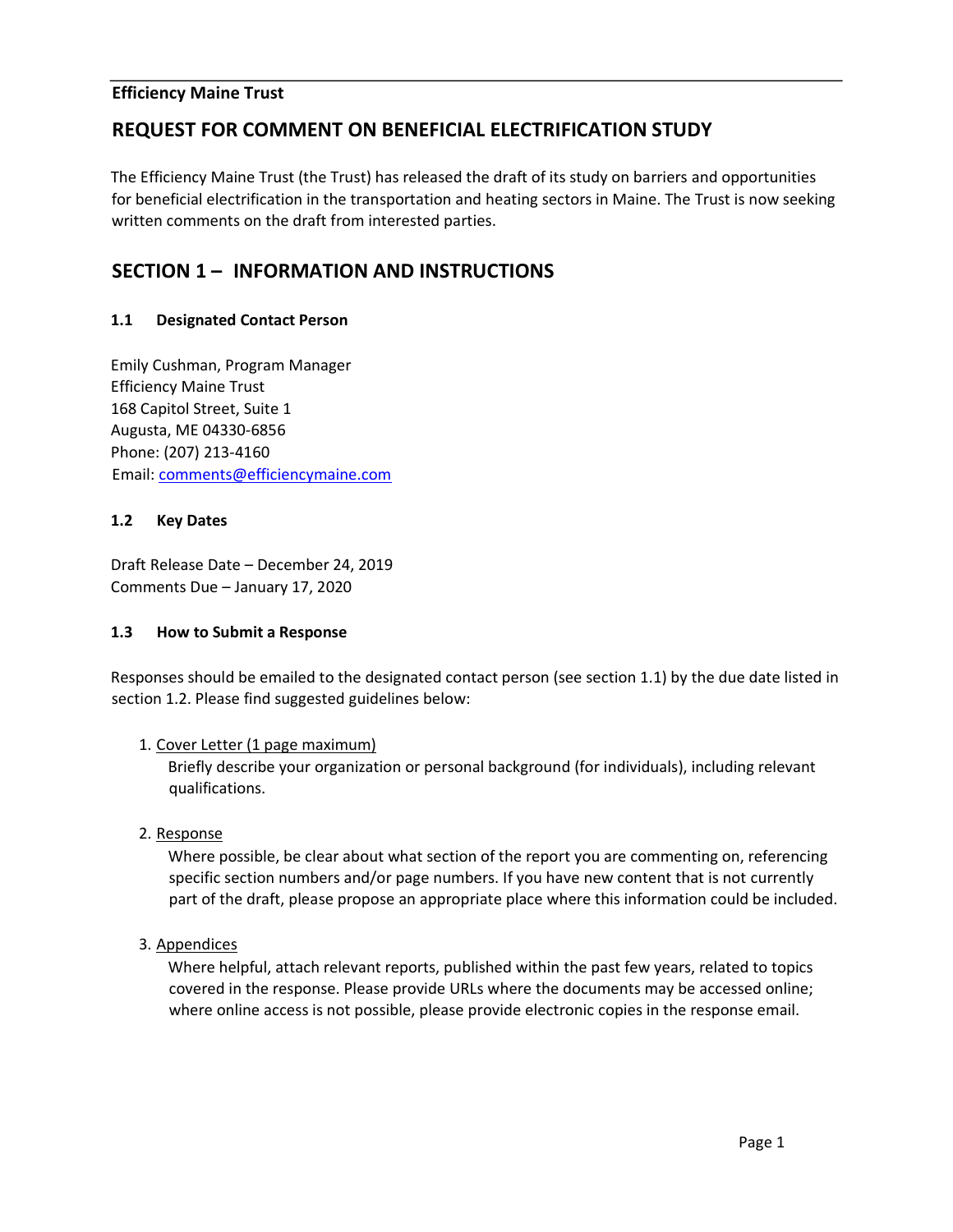### **Efficiency Maine Trust**

# **SECTION 2 – BACKGROUND INFORMATION**

### **2.1 L.D. 1464**

In the spring of 2019, the Maine Legislature enacte[d](http://www.mainelegislature.org/legis/bills/getPDF.asp?paper=HP1071&item=3&snum=129) [L.D. 1464](http://www.mainelegislature.org/legis/bills/getPDF.asp?paper=HP1071&item=3&snum=129) [–](http://www.mainelegislature.org/legis/bills/getPDF.asp?paper=HP1071&item=3&snum=129) *[An Act To Support Electrification of](http://www.mainelegislature.org/legis/bills/getPDF.asp?paper=HP1071&item=3&snum=129) [Certain Technologies for the Benefit of Maine Consumers, Utility Systems and the Environment](http://www.mainelegislature.org/legis/bills/getPDF.asp?paper=HP1071&item=3&snum=129)*[.](http://www.mainelegislature.org/legis/bills/getPDF.asp?paper=HP1071&item=3&snum=129) The bill added the following definition to the Efficiency Maine Trust Act (Title 35-A, Section 10102):

**3-A. Beneficial electrification.** "Beneficial electrification" means electrification of a technology that results in reduction in the use of a fossil fuel, including electrification of a technology that would otherwise require energy from a fossil fuel, and that provides a benefit to a utility, a ratepayer or the environment, without causing harm to utilities, ratepayers or the environment, by improving the efficiency of the electricity grid or reducing consumer costs or emissions, including carbon emissions.

Section 4 of the bill requires the Trust, in consultation with stakeholders, to study barriers to beneficial electrification in the transportation and heating sectors in the state. It requires the Trust to develop a legislative report based on the study.

With respect to stakeholder input specifically, Section 4 of the bill says the following:

… At the request of the trust, the Public Utilities Commission shall order electric and natural gas utilities to provide information requested by the trust to carry out the study. The Department of Transportation and the Maine Turnpike Authority shall provide information to the trust on potential barriers to beneficial electrification and solutions to overcome those barriers in areas under their jurisdiction. The trust may seek information regarding the study from other agencies or from private persons, organizations or interest groups. The trust shall provide public notice of the opportunity for the public to submit written information or comments to the trust before and after a draft of the study is completed.

### **2.2 Beneficial Electrification Study Areas**

Section 4 of L.D. 1464 requires that the Trust's beneficial electrification study identify social, technological, legal, regulatory and economic barriers to beneficial electrification for the transportation and heating sectors in the State. It lays out the following specific requirements:

The study must include information on potential roles for electric utilities, natural gas utilities and competitive markets in supporting beneficial electrification, including benefits and drawbacks of these potential roles and examples of specific activities that may be conducted and specific needs that may be best served by the electric utilities, natural gas utilities or competitive markets…

…The report must: